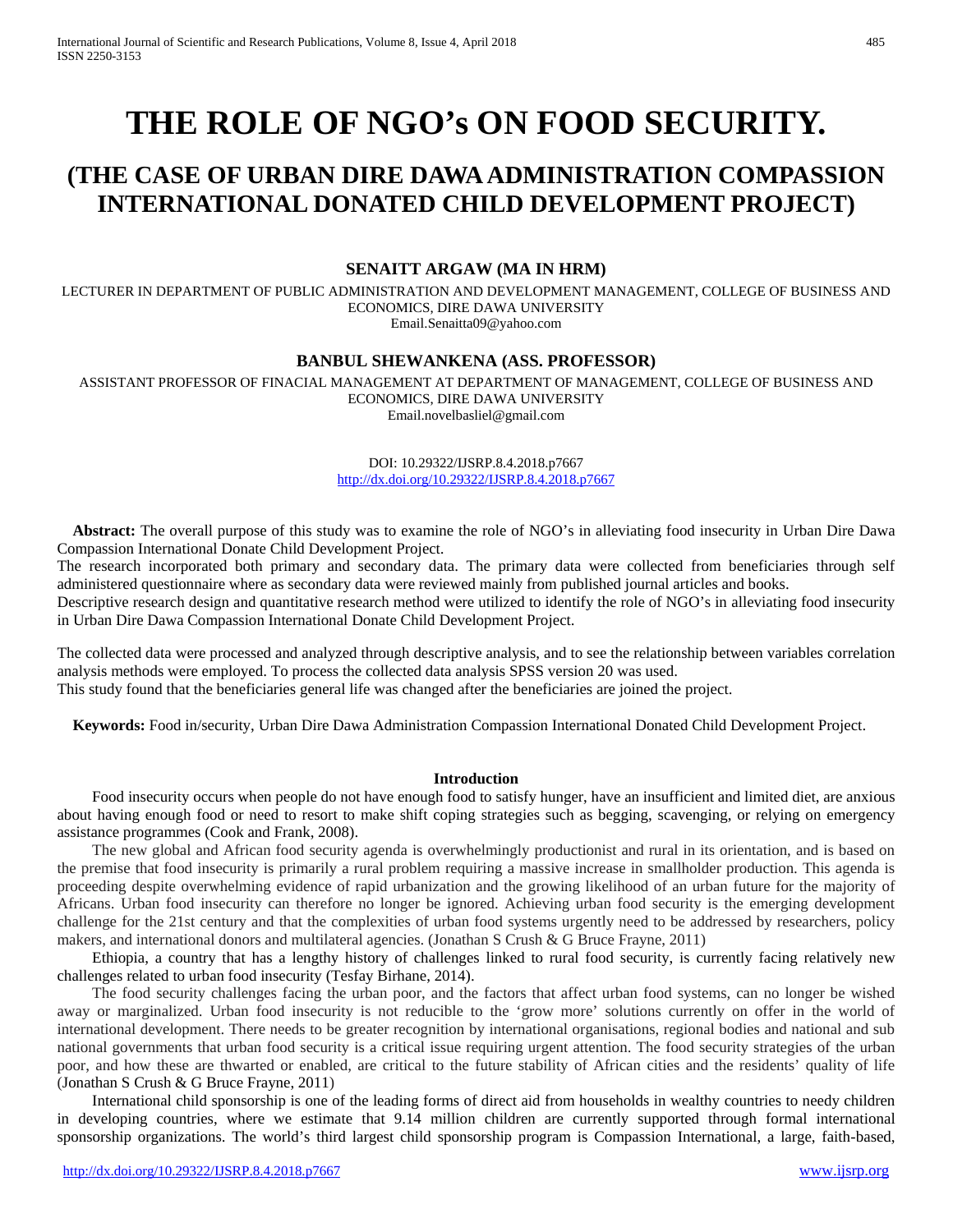nonprofit organization whose stated goal is to "release children from spiritual, economic, social, and physical poverty." The benefits sponsored children receive vary somewhat by country, and even within countries, and Compassion's approach has evolved over time (Bruce W, et al., 2013).

Different authors in the area of food in different period and in different countries did research but there is limited research on role of NGOs in our country especially in urban areas and the problem also still exists. In addition to what had been done in other countries and in our country the study need to assess the role of Urban Dire Dawa Compassion International Donated Child Development Project on food security. Accordingly, the researchers were addressed the following basic research questions.

#### **Research questions**

Under this study the following basic research questions was raised and properly addressed.

- $\checkmark$  To what extent Urban Dire Dawa Compassion International Donated Child Development Project intervene to alleviate food insecurity?
- $\checkmark$  To what extent the pro poor section of the society life was changed due to the intervention of Urban Dire Dawa Compassion International Donated Child Development?

## **Specific Objectives**

- To see the extent of Urban Dire Dawa Compassion International Donated Child Development Project intervention to alleviate food insecurity.
- $\checkmark$  To examine the extent of the pro poor section of the society life changed due to the intervention of Urban Dire Dawa Compassion International Donated Child Development Project.

#### **RELATED LITRETURE REVIEW Definition food security/insecurity**

Poverty and food insecurity are the most crucial and persistent problems facing humanity. As the scale of human activities expands, the capacity of eco-systems to regenerate the natural resource base becomes an increasing constraint to growth and development (*Abebaw Shimelis and Ayalneh Bogale*, 2007). Regardless of the many efforts made, deepening food crises in several developing countries specially those in sub-Saharan Africa is still the concern of many researchers, planners, donors and international development agencies, who have given high priority to the study of food systems and the problem of food security (Gezahegn K, 1995). Even though the availability of resources and the efforts made by governments in most of these countries, food insecurity and declining food production per capita remained among the most crucial issues(Bogale and Shimelis, 2009).

Food insecurity incorporates low food intake, variable access to food, and vulnerability livelihood strategy that generates adequate food in good times but is not resilient against shocks. These outcomes correspond broadly to chronic, cyclical and transitory food insecurity, and all are endemic in Ethiopia (Stephen Devereux and IDS Sussex, 2000).

Nowadays, food security/insecurity has gained great attention by policy makers, researchers, governmental and nongovernmental organizations and development workers. In line with this, ensuring food security remains a key issue for the government of Ethiopia. In order to combat threats of famine and pervasive poverty by ensuring food security for its population, the government strategy has rested on increasing the availability of food grains through significant investments in agricultural technologies (high yielding varieties of seeds and fertilizer), services (extension, credit, input delivery), and rural infrastructure (roads, markets). However, the impacts of these policies have been shadowed as there are still millions of people who experience extreme hunger in the country. According to the report of food and agricultural organizations of united nation, 41 % of the Ethiopian population lives below the poverty line and more than 31 million people are undernourished (Bogale and Shimelis, 2009; FAO, 2010).

#### **Empirical evidence**

In the late 1990s, the International Food Policy Research Institute (IFPRI) found high levels of urban food insecurity in developing countries around the globe (Ruel et al., 1999). The IFPRI examined data from household surveys in 10 African countries and found that 'contrary to expectations, the percentage of the population found to be energy deficient is higher in urban areas in six of the ten countries studied. In all countries except Kenya and Uganda, at least 40% of the urban population is energy deficient; with percentages reaching 90% in urban Ethiopia and 76% and 72% in urban Malawi and Zambia, respectively'. Additionally, Birara Endalew (2015) said that Ethiopia has experienced long periods of food insecurity. Among Sub-Saharan countries, Ethiopia is the worst of all regions in prevalence of undernourishment and food insecurity. Nearly 33 million people are suffering from chronic undernourishment and food insecurity. This indicates that Ethiopia has one of the highest levels of food insecurity in the world, in which more than 35% of its total population is chronically undernourished. Ethiopia is characterized by extreme poverty, high population growth rate, severe environmental degradation and recurrent drought. Ethiopia is currently facing challenging problems to achieve food security.

If improved food security is to be achieved in poor, food insecure countries of Africa, Asia, Latin America and the Caribbean, close donor and government coordination and collaboration is essential (Barry M. Riley, 2000). According to UNICEF (2009) the food security and vulnerability study for urban Ethiopia has largely been necessitated by the new increased food insecurity stemming largely from the global economic food price, which has been translated to the country partly through high inflation rates. **The role of donors/NGOs in alleviating food insecurity**

International child sponsorship is one of the leading forms of direct aid from households in wealthy countries to needy children in developing countries, where we estimate that 9.14 million children are currently supported through formal international sponsorship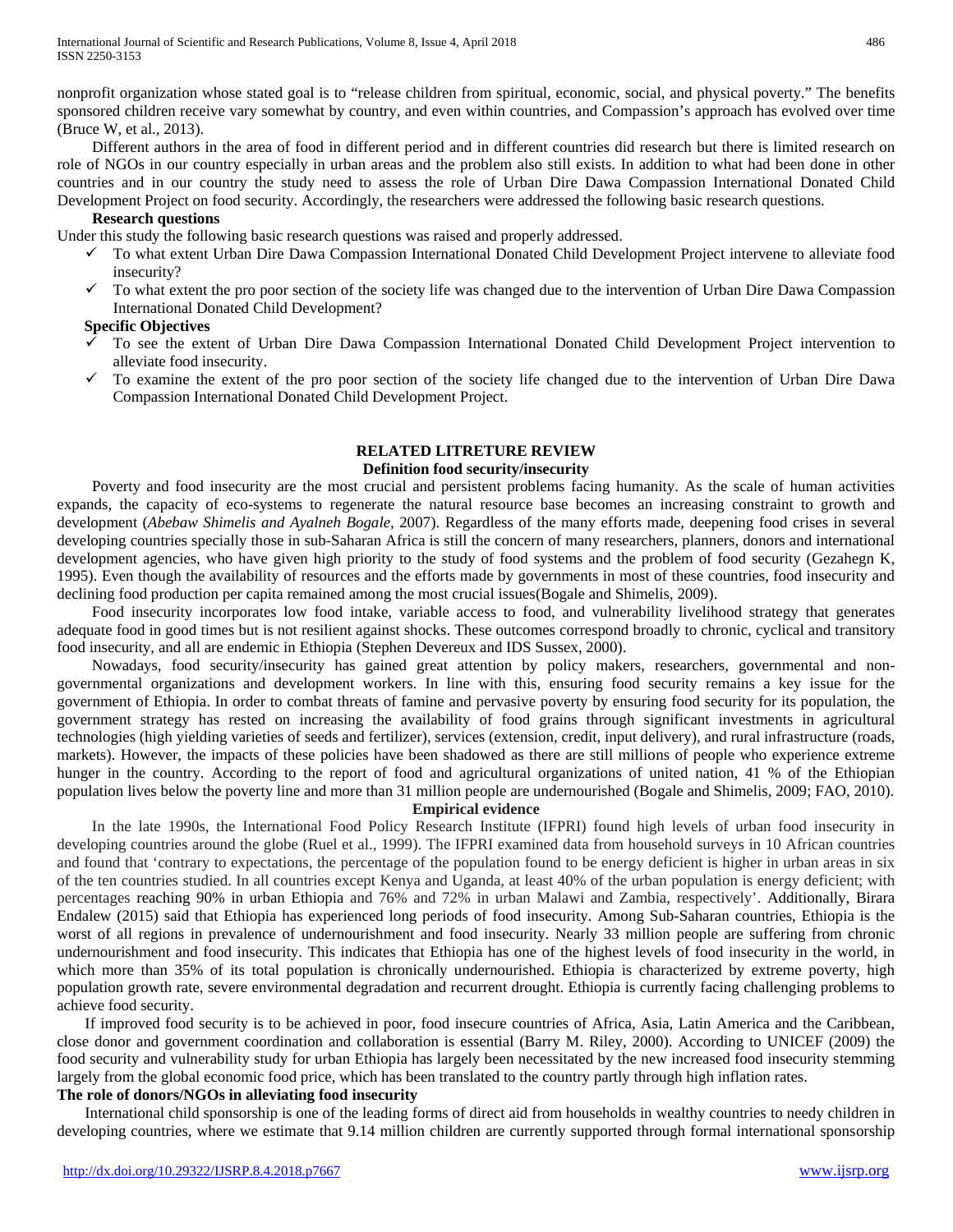organizations. International child sponsorship programs arose due to their usefulness as a marketing tool for mobilizing resources in rich countries to reduce poverty in poor countries. As the marketers of these programs have recognized for decades, contact with an individual child creates a commitment device to help donors contribute a fraction of their monthly income to alleviating child poverty in developing countries via a relationship with a *particular child* living in poverty. The world's third largest child sponsorship program is Compassion International, a large, faith-based, nonprofit organization whose stated goal is to "release children from spiritual, economic, social, and physical poverty." Compassion staffs its projects locally, and foreign employees are rare. The projects rely on volunteers from local churches and other organizations to carry out its programming. The benefits sponsored children receive vary somewhat by country, and even within countries, and Compassion's approach has evolved over time (Bruce W, et al., 2013).

According to data received from Urban Dire Dawa Compassion International Donated Child Development project from the year 2005-untill now, there are eight Child Development project which consists around 250 beneficiaries in each project. For the sake of this study the researchers take three Child Development project as a target population.

## **Material and method Research Design**

Mixed research methodology was applied because the researchers used both qualitative and quantitative research method for collecting and analyzing the data. To assess food insecurity and identify the roles played by the Urban Dire Dawa Compassion International Donated Child Development Project in alleviating food insecurity of pro poor section of the society. To describe the beneficiaries' life change after they joined the project, descriptive type of study were employed.

#### **Target population**

Urban Dire Dawa Administration Compassion International Donated Child Development Project beneficiaries were the target population.

#### **Sample size**

*The sample size was taken from the total population of 750 beneficiaries, which are 260. I*f the population size is known, the Yamane formula for determining the sample size is given by:

# $n=N/(1+Ne^2)$

Where, n= corrected sample size, N = population size, and  $e =$  Margin of error (MoE),  $e = 0.05$  based on the research condition. The sample size would be:

 $n= 750/(1+750(.05^2)) = 285.71 \approx 260$ 

#### **Sampling technique**

Since the researchers have got only one NGO involving on food security of urban Dire Dawa Administration the researchers take as it is. Accordingly, the management body of Urban Dire Dawa Compassion International Donated Child Development Project and direct/indirect beneficiaries' were our potential source of primary data. To select sample from three Urban Dire Dawa Administration Compassion International Donated Child Development Projects simple random sampling were used.

#### **Source of data and method of data collection**

Both primary and secondary data were used. Formal questionnaires were prepared and administered to collect primary data, key informants were interviewed to supplement and verify the information collected through formal questionnaires.

#### **Method of data analysis**

The data was analyzed both qualitatively and quantitatively. Qualitative method of analysis is used to analyze data obtained from the interviewee of Urban Dire Dawa Compassion International Donated Child Development Project staff. Descriptive statistics was used to analyze the data obtained by questionnaire from the beneficiary.

#### **Result and discussion**

The data analysis of this research was both descriptive and qualitative. The descriptive statistics includes frequency, percentage. Primary data was collected through self administered close-ended questionnaires that were prepared by referring different literature in the study area and distributed to beneficiaries of Urban Dire Dawa Compassion International Donated Child Development Project to meet the objectives of the study. The researchers designed 12 questionnaires based on the previous livelihood life change after beneficiaries joined the project.

The samples were 260 respondents and 249 of the questions were return back and the analyses were done on those response.

| Item | Alternatives | Frequency | Percent |
|------|--------------|-----------|---------|
| Age  | $12 - 15$    | 77        | 30.9    |
|      | $16-19$      | 153       | 61.4    |
|      | $20 - 22$    | 19        | 7.6     |
|      | Total        | 249       | 100.00  |
| Sex  | Male         | 126       | 50.6    |
|      | Female       | 123       | 49.4    |

#### **Table 1: socio demographic back ground of the respondents**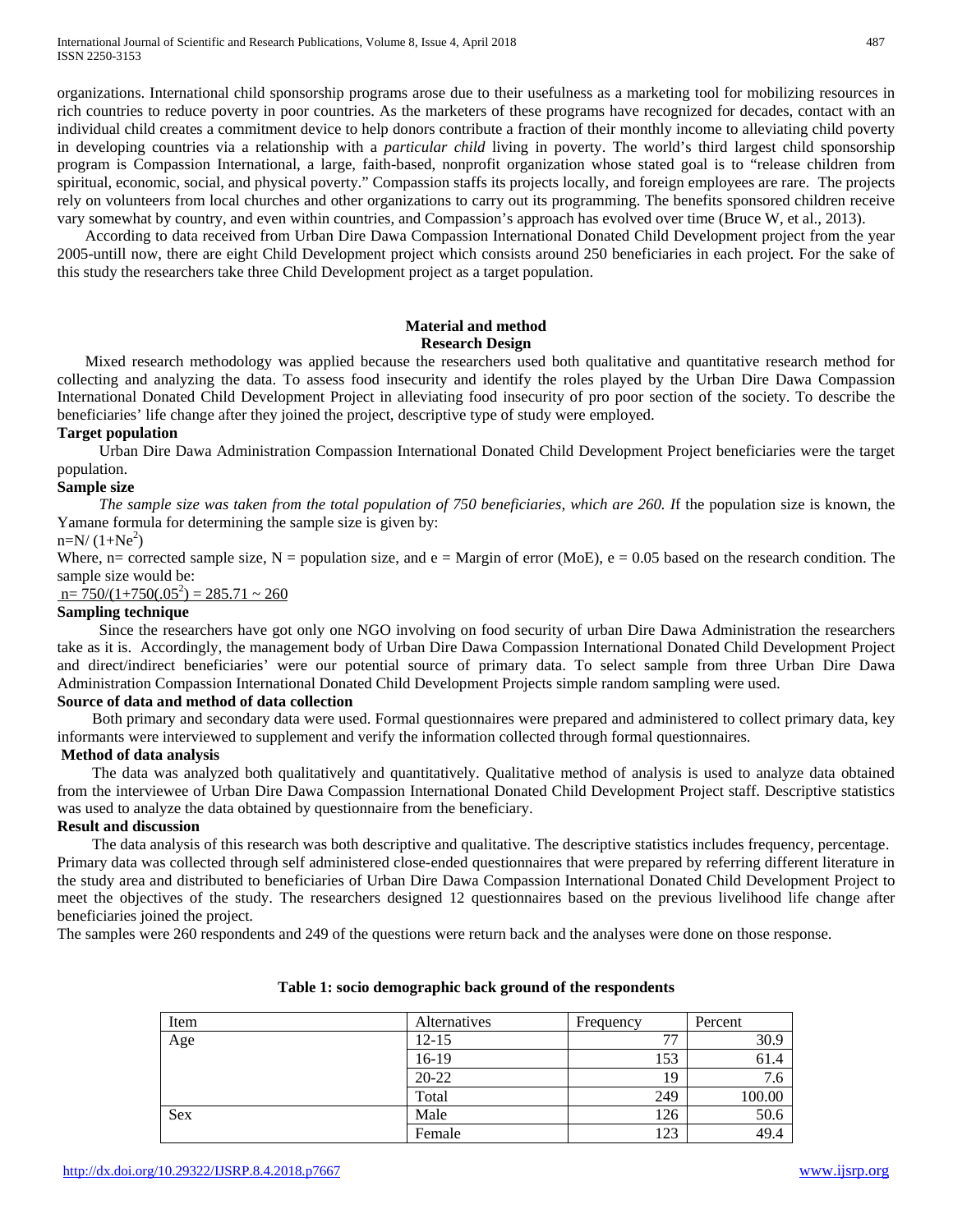|                              | Total             | 249 | 100.00 |
|------------------------------|-------------------|-----|--------|
| family size                  | $3 - 4$           | 134 | 53.8   |
|                              | $5 - 6$           | 89  | 35.7   |
|                              | $7-9$             | 26  | 10.4   |
|                              | Total             | 249 | 100.00 |
| Education                    | 5-8 grade         | 101 | 40.6   |
|                              | 9-10 grade        | 52  | 20.9   |
|                              | 11-12 preparatory | 51  | 20.5   |
|                              | College           | 45  | 18.1   |
|                              | Total             | 249 | 100.00 |
| No. of family in the project |                   | 216 | 86.7   |
|                              | 2                 | 19  | 7.6    |
|                              | 3                 | 14  | 5.6    |
|                              | Total             | 249 | 100.00 |

As it is indicated on table 1, the majority of the respondents153 (61.4%) are between the ages of 16-19, on average 92.3% of the respondents age fall between 12-19.Most of the respondent were joined the project when it was start function in 2005 GC hence they are using the service for the past 9 and above years. Regarding the sex distribution of the respondents it is proportionally divided between male and female. Half of the children joined the project are most vulnerable section of the society (female).Majority of the families of the respondents 134 (53.8%) have between 3-4 family members and the rest 115 (46.1%) are between 5-9 family size. Size of the family has direct impact on level of food security therefore, this project contribute a lot to reduce food insecurity in urban Dire Dawa Administration. The educational status of the respondents fall between 5-8 grade are 101 (40.6%) and 96(38.6%) of the respondent are preparatory and college student. Education is very important for alleviating food insecurity since the children in the project have promising future to be able to work and benefit themselves and their family. Most of the house hold included in our study have one child (86.7%) joined the project and few of the respondent have two and three family member in the project 34 (13.2%).

| Item                                                     | Alternatives      | Frequency | Percent |
|----------------------------------------------------------|-------------------|-----------|---------|
| Do you worry about food consumption before you join the  | No worry          | 106       | 42.6    |
| project                                                  | Sometimes         | 57        | 22.9    |
|                                                          | Always            | 86        | 34.5    |
|                                                          | Total             | 249       | 100     |
| How many times you<br>about food consumption<br>worry    | No worry          | 105       | 42.2    |
| before you join the project                              | Sometimes         | 56        | 22.5    |
|                                                          | Always            | 88        | 35.5    |
|                                                          | Total             | 249       | 100     |
| For how many times you eat balanced meal before you join | No worry          | 64        | 25.7    |
| the project                                              | Sometimes         | 61        | 24.5    |
|                                                          | Always            | 124       | 49.8    |
|                                                          | Total             | 249       | 100     |
| For how many times you lack food in your home before     | No worry          | 73        | 29.3    |
| you join the project                                     | Sometimes         | 101       | 40.6    |
|                                                          | Always            | 75        | 30.1    |
|                                                          | Total             | 249       | 100     |
| For how many times you lack food in your home because of | No worry          | 73        | 29.3    |
| lack of money before you join the project?               | Sometimes         | 78        | 31.3    |
|                                                          | Always            | 98        | 39.4    |
|                                                          | Total             | 249       | 100     |
| For how many times did you eat per day before you join   | One time a day    | 53        | 21.3    |
| the project                                              | Two times a day   | 114       | 45.8    |
|                                                          | Three times a day | 82        | 32.9    |
|                                                          | Total             | 249       | 100     |

As it is depicted on above table 106 (42.6%) did not worry about their food consumption. 57(22.9%) of the respondent sometimes worry about their food consumption while the rest 86(34.5%) of the respondent were always worry about their food consumption. Around 105(42.2%) of the respondents did not worry about food where as 56(22.5%) worry sometimes about food, and the rest 88(35.5%) were always worry for their food intake. Regarding the balanced diet 64(25.7%) ate the balanced food and 61(24.5%) sometime gain balance diet whereas 124(49.8%) always did not get balanced diet. Respondents were asked about number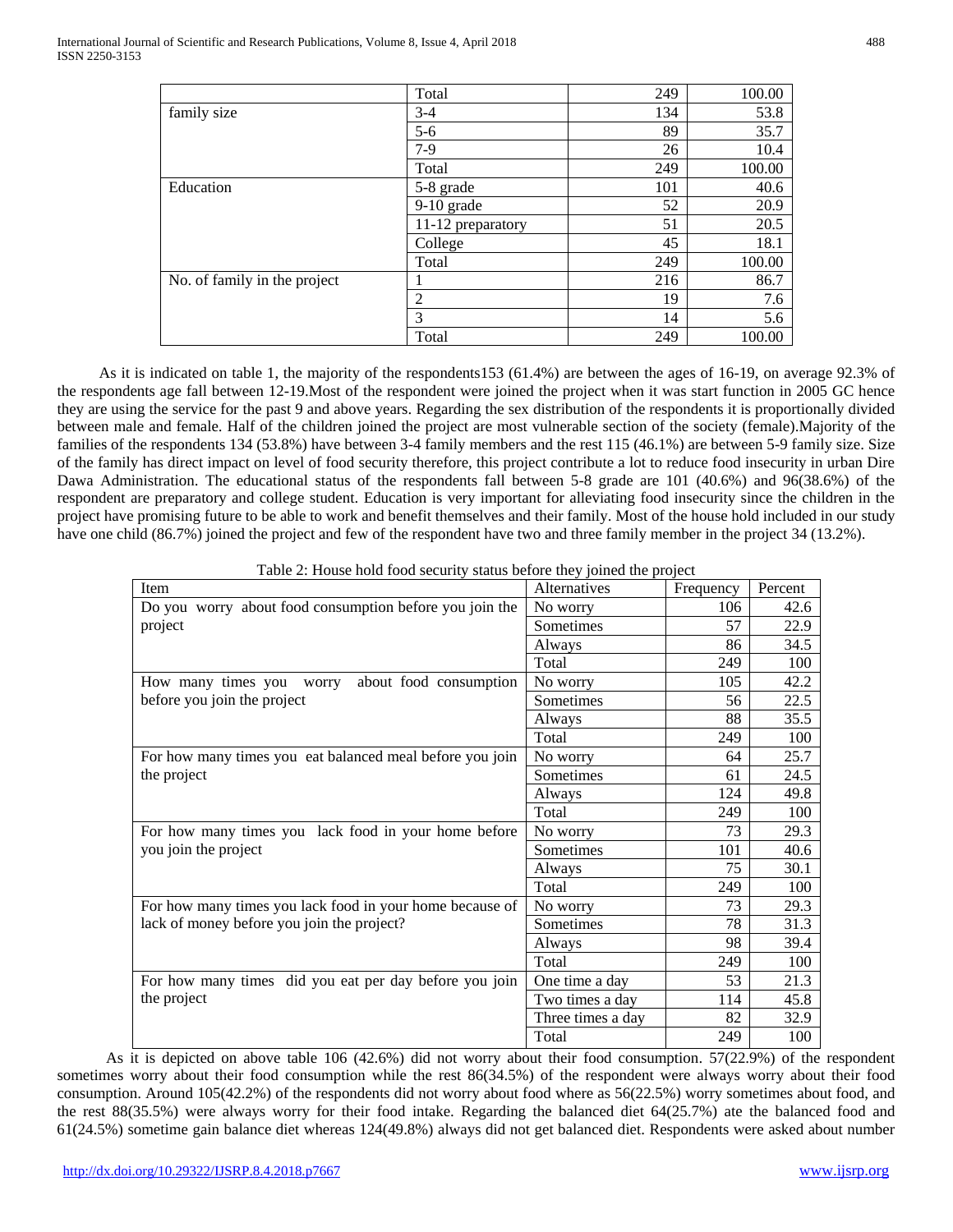of times they lack food and replied as 73(29.3%) of them did not lack food, 101(40.6%) sometimes lack foods the rest 75(30.1%) always lack food to eat in their home. About 73(29.3%) of the respondents be able to fulfill their food consumption, 78(31.3%) of the respondent sometimes lack food because of unavailability of money additionally, 98(39.4%) always lack food because of lack of money. About 53(21.3%) of the respondents were able to ate food once a day, 114 (45.8%) of them ate twice a day whereas only 82(32.9%) of the respondent were able to eat three times a day.

| Item                                                        | Alternatives      | Frequency | Percent |
|-------------------------------------------------------------|-------------------|-----------|---------|
| worry about food consumption after you join the<br>Do you   | No worry          | 180       | 72.3    |
| project                                                     | Sometimes         | 53        | 21.3    |
|                                                             | Always            | 16        | 6.4     |
|                                                             | Total             | 249       | 100     |
| How many times you worry about food consumption after       | No worry          | 175       | 70.3    |
| you join the project                                        | Sometimes         | 60        | 24.1    |
|                                                             | Always            | 14        | 5.6     |
|                                                             | Total             | 249       | 100     |
| For how many times you eat balanced meal after you join     | No worry          | 121       | 48.6    |
| the project                                                 | Sometimes         | 58        | 23.3    |
|                                                             | Always            | 70        | 28.1    |
|                                                             | Total             | 249       | 100     |
| For how many times you lack food in your home after you     | No worry          | 196       | 78.7    |
| join the project                                            | Sometimes         | 46        | 18.5    |
|                                                             | Always            | 7         | 2.8     |
|                                                             | Total             | 249       | 100     |
| For how many times you lack food in your home because of    | No worry          | 150       | 60.2    |
| lack of money after you join the project?                   | Sometimes         | 48        | 19.3    |
|                                                             | Always            | 51        | 20.5    |
|                                                             | Total             | 249       | 100     |
| For how many times did you eat per day after you joined the | One time a day    | 6         | 2.4     |
| project                                                     | Two times a day   | 18        | 7.2     |
|                                                             | Three times a day | 225       | 90.4    |
|                                                             | Total             | 249       | 100     |

Table 3: House hold food security status after they joined the project

As it is depicted on above table 180 (72.3%) did not worry about their food consumption. 53(21.3%) of the respondent sometimes worry about their food consumption while the rest 16(6.4%) of the respondent were always worry about their food consumption. Around 175(70.3%) of the respondents did not worry about food where as 60(24.1%) worry sometimes about food, the rest 14(5.6%) were always worry for their food intake. Regarding the balanced diet 121(48.6%) ate the balanced food and 58(23.3%) sometime gain balance diet whereas 70(28.1%) always did not get balanced diet. Most of the time the beneficiaries' gained balanced meal after they joined the project. Respondents were asked about number of times they lack food and replied as 196(78.7%) of them did not lack food, 46(18.5%) sometimes lack foods the rest 7(2.8%) always lack food to eat in their home. As it is compared from the previous food status now there is very much change takes place in beneficiaries' life in relation to food consumption. About 150(60.2%) of the respondents be able to fulfill their food consumption, 48(19.3%) of the respondent sometimes lack food because of unavailability of money additionally, 51(20.5%) lack food. Even if the beneficiaries have good change in their life they are not free totally from food related problem. About 6(2.4%) of the respondents were able to ate food once a day, 18 (7.2%) of them ate twice a day whereas 225(90.4%) of the respondent were able to eat three times a day. In general there Urban Dire Dawa Compassion International Donated Child Development Project played a great role in maintaining food security for those pro poor sections of the society.

# **INTERVIEW RESULT**

The social worker and the activity facilitator of Compassion International Donated child development project were asked about the different service provided to the beneficiaries. The researchers presented the response by categorizing into four services. **Health screening** 

Heath service is provided to the beneficiaries through annual checkup for all the beneficiaries, Every six month checkup for beneficiaries below 12 year from 2005-2016, Stating 2017 all beneficiaries are examined by doctor once a year, medical service are given as the beneficiary face any kind of health problem, Sanitary materials provided to the female beneficiaries. For Direct beneficiaries who are living with HIV 700 birr worth food commodities plus 75 worth detergent material is provided every month,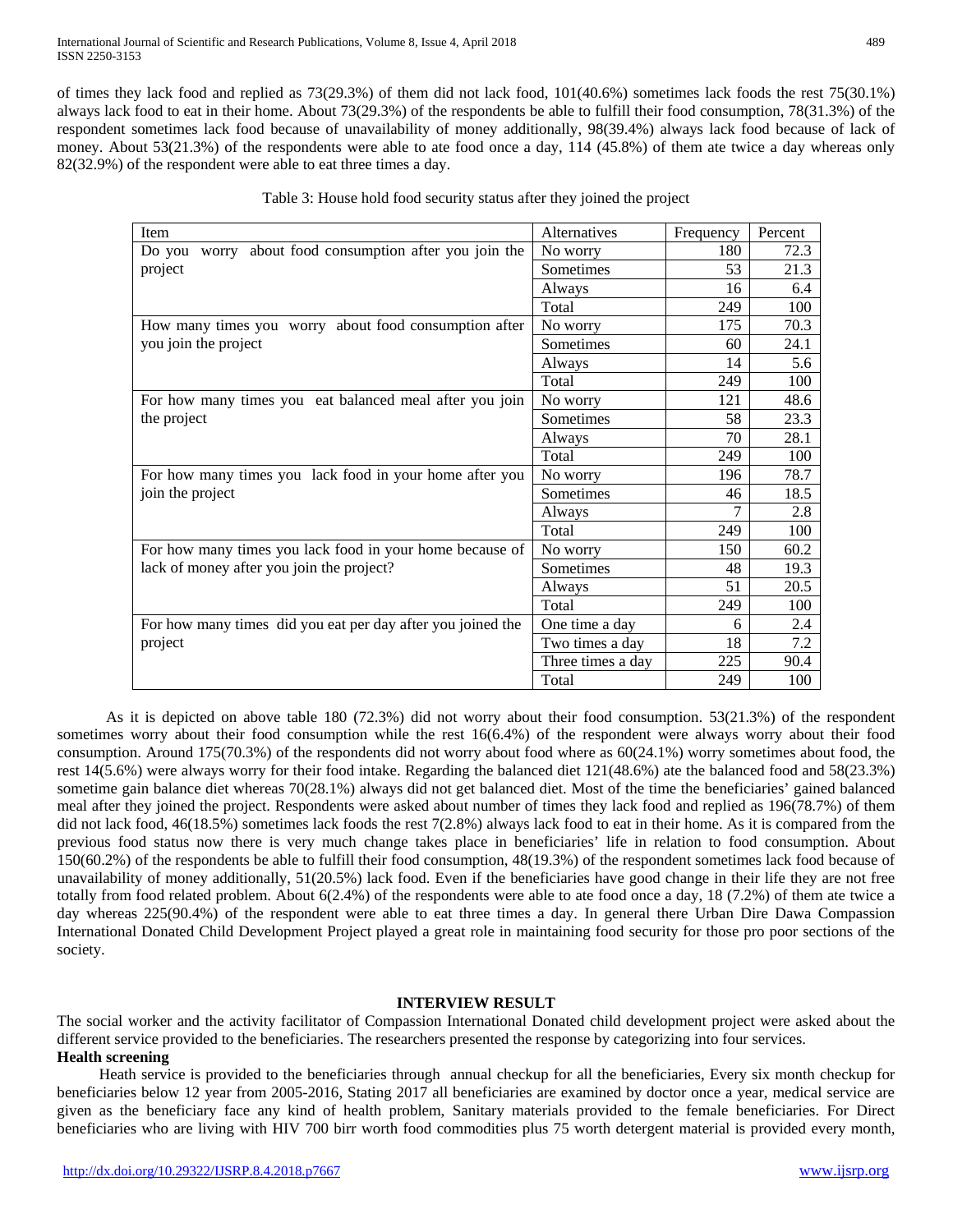Indirect beneficiary who are living with HIV 75 worth detergent material also provided every month, Indirect beneficiary who are bed rear are entitled for 500 birr worth food commodity every month. Highly vulnerable children (HVC) are provided 350 birr worth food commodity, and TB patient beneficiaries are given 500 worth food commodities until they are cared per month. As per the interview with officials health education is provided by dividing the beneficiaries in to different age group by the nurse of the project and other health related training are given by inviting health professionals.

## **2. Social component of Urban Dire Dawa compassion international Donated Child Development Project**

As the interview on Social worker of the project Campaign is prepared for Beneficiaries above 14 years for five consecutive days in one place by making group of four once a year. Under those days the following major activities were carried out. Different training and social activities are given such as experience sharing by practicing, life skill training, ethical service, recreational service. At the evening of last day there are canfire ceremonies. It will end by giving certificate of participation. Additionally, there is sporting activities on every Sunday. There is sport training of male beneficiaries. They are trained under club by having a professional and paid coach; the members of the club have food service after training. Visiting the home of beneficiaries and discussion takes place with their family about their children education, behaviour and other issues.

There is Gift presentation program to the beneficiary as the sponsor send. With consultation of the beneficiary the gift is given in kind. Creating conducive relationship with the sponsor, like writing letter, sending photo graph, Consultation are given to beneficiaries as required. Full cloths to beneficiaries twice a year are provided. All the beneficiaries obtain 3-4 peace of soap, 14-20 kg teff is provided and one cosmetics oil per 3-4 months.

According to the response of the interviewee the social service of the project is extended up to the provision of legal service if there is any court case of the beneficiary there will be lawyer who represents those beneficiaries.

# **3. Cognitive service of Urban Dire Dawa compassion international Donated Child Development Project**

The beneficiaries are entitled for full materials of education, uniform, tutor class from KG-12 grade. The library is built up with sufficient required books to increase the student performance. In addition to this counseling service is provided for them to control the performance of the beneficiaries in education and beneficiaries prepare their plan for future in all the component of the project and evaluate it every quarterly by cross checking the plan to the actual performance and taking the necessary measures if any deviation are found. There are monthly meeting with the beneficiaries' family.

# **4. Ethics service of Urban Dire Dawa compassion international Donated Child Development Project**

As the interviewee responded ethical education is provided for beneficiary every Saturday for those who are above age 10 and every Sunday for those beneficiaries below 10 years old.

# **Major finding, Conclusion and recommendation Major Finding**

The number of respondent who are always worrying about their food consumption before joining the project was reduced from 34.5% to 6.4% after joining the project, the number of times the respondent always worrying about their food consumption was reduced from 35.5% to 5.6%, the respondent who did not get balanced meal were reduced from 49.8% to 28.1%, those who lacks any food at their home was reduced from 30.1% to 2.8%, those who had not any food because of lack of money were reduced from 39.4% to 20.5%, the number of meal per day that the respondent was taken increased from 32.9% to 90.4%. In general, the majority of the beneficiaries are able to eat three times per day after joining the project.

#### **Conclusion**

Urban Dire Dawa compassion international Donated Child Development Project is being contributing a lot for the reduction of food insecurity by providing different services to the pro poor section of the society. As the data showed the beneficiaries' life was changed greatly after the project provide them the necessary food support.

# **Policy Implication and Recommendation**

- **Urban Dire Dawa compassion international Donated Child Development Project** have to work to improve the pro poor section of a society through creating sustainable income generating activities by providing training on entrepreneurship, business plan development, etc, in order to make the beneficiary self sustained in food and finance.
- Since food insecurity is widely spread problem in Ethiopia, government has to design policy framework which attract food NGO's to address the problem from grass root level through;
	- $\triangleright$  Consideration of the existence of urban pro poor section of the society and identifying those pro poor.
	- $\triangleright$  Supporting those interested international and local food NGO's in urban areas through provision of different facilities such as land, office, soft infrastructure, etc...
- It is better for the government to effectively work in collaboration with indigenous and international food NGO's and the government has to take initiative to coordinate food NGO's effort who are working on urban areas of Ethiopia in order to jointly work towards alleviating food problems.

# **References**

- $\triangleright$  Abebaw Shimelis and Ayalneh Bogale.(2007). Dimensions of food insecurity and livelihood strategies among rural households in Dire Dawa, eastern Ethiopia.
- $\triangleright$  Barry M. Riley. (2000). Food Security in Ethiopia: A Case Study Comparing the Food Security Frameworks of the Ethiopian Government, the European Commission and the U.S. Agency for International Development.